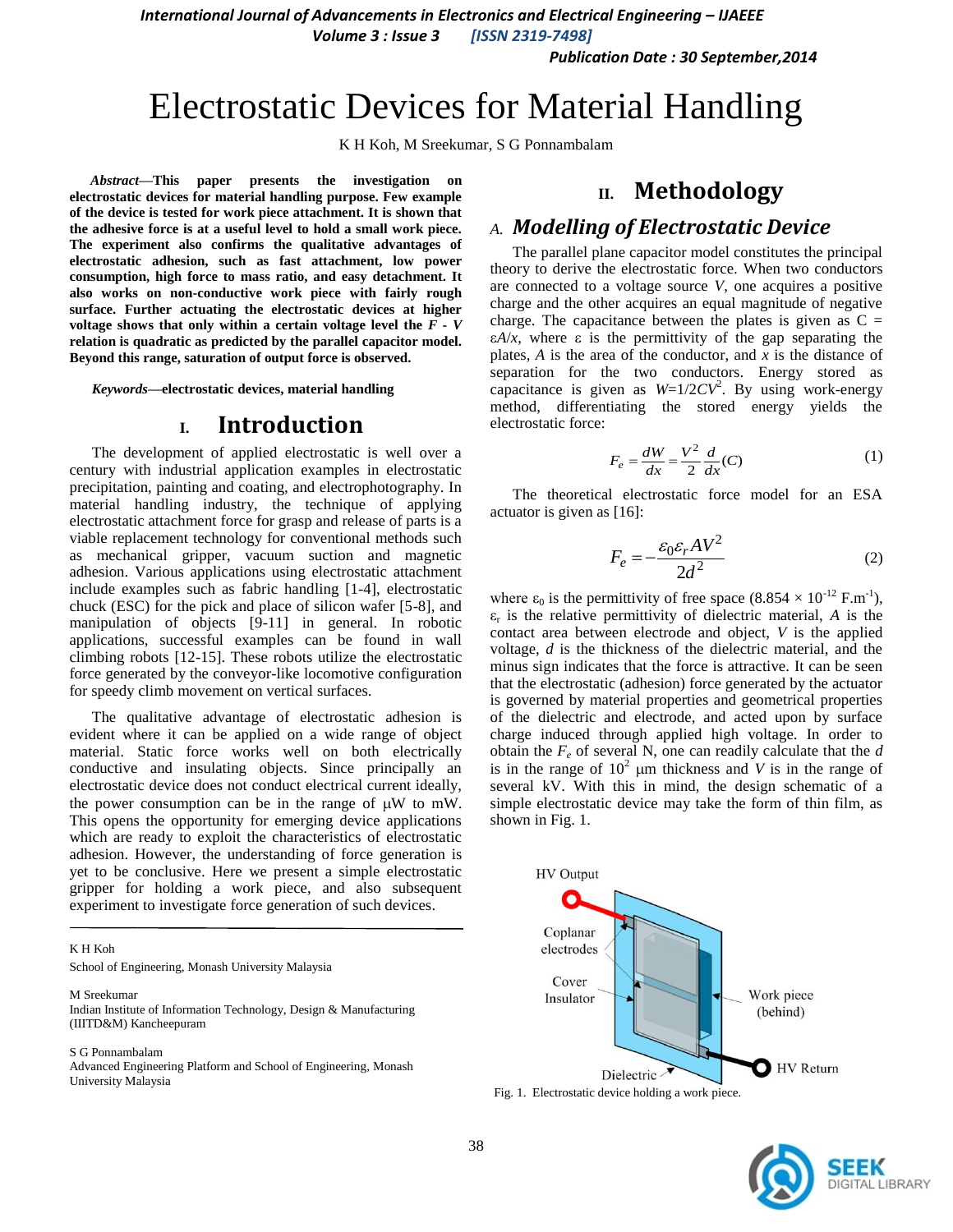## *International Journal of Advancements in Electronics and Electrical Engineering – IJAEEE Volume 3 : Issue 3 [ISSN 2319-7498]*

*Publication Date : 30 September,2014*

From (2) it is understood that the electrostatic device works best when the distance of separation is kept minimal between the electrode and work piece. Thus the thickness of the dielectric shall be kept low while not causing electrical breakdown. The dielectric strength of the dielectric determines the electric potential that it can withstand per thickness of material until electrical breakdown. This separation of distance can quickly become large when the electrostatic device is peeled away from the work piece. Thus peeling mechanism is not only a weakness of electrostatic device, but also a characteristic that can be exploited when quick detachment of work piece is desired.

Contact area is affected by the surface roughness of the work piece and the compliance of the dielectric on the work piece. The choice of material under various Shore A hardness readily determines the compliance level of the dielectric. That said, a highly compliance dielectric increases the effective contact area by minimizing the air gap that is trapped in between. Nevertheless, most high compliance material exhibits an elastomeric effect when contacts at most surfaces. The effect results in a "sticky" state or high coefficient of static friction between the material and surface.

Once an electrostatic device is designed with a defined material and geometrical parameters, the other controllable parameter is the applied voltage. From (2) one can assume that the force generated is quadratic-ally proportional to the voltage. However the subsequent experimental results presented shall reveal some other characteristics of this F-V relation. The distance between the co-planar electrodes and the dielectric thickness determine the maximum level of voltage that can be applied to the electrostatic device to prevent electrical breakdown. Spark, which is similar to lighting and also acoustic bang, which is similar to thunder can occur during breakdown of the dielectric. The dielectric material may be permanently damaged or self-recoverable during breakdown.

# *B. Construction of Electrostatic Device*

3 types of material combination have been constructed for electrostatic device using the basic structure shown in Fig. 1. Table 1 shows the material combination A, B, and C.

| <b>Electrostatic</b><br>device | <b>Laver thickness</b> |                         |                    |
|--------------------------------|------------------------|-------------------------|--------------------|
|                                | Electrode              | <i>Dielectric</i>       | Cover<br>insulator |
|                                | Copper                 | Polyimide, $er-3.0$     | Polyimide          |
|                                | 35um                   | 50 <sub>um</sub>        | 50 <sub>um</sub>   |
| в                              | Aluminium              | Polypropylene, $er-2.2$ | <b>PVC</b>         |
|                                | 24 <sub>um</sub>       | 90um                    | 42um               |
|                                | Aluminium              | Silicone, $er~2.8$      | <b>PVC</b>         |
|                                | 24 <sub>um</sub>       | $220$ um                | 42um               |

TABLE I. MATERIAL COMBINATION FOR ELECTROSTATIC DEVICES

Material combination for electrostatic device A is essentially a flexible printed circuit (FPC). Fig. 2 shows the



Fig. 2. Electrostatic device with interdigitated electrode pattern.

pattern of the printed copper electrode. Material combination for electrostatic device B and C is constructed with aluminium foil (electrode), transparency film and keyboard protector (dielectric), and PVC tape (cover insulator) layers. The pattern of the electrode for material combination B and C is as shown in Fig. 1.

# **III. Results and Discussion**

## *A. FPC Electrostatic Device*

The fabricated FPC is named A-1-1. It was placed on top of a piece of paper, on top of workbench, as shown in Fig. 3. This made the effective separation distance to become 146um. Pull force is applied after 1 min of DC HV supply. Initially, pulling the paper laterally requires minimal effort. Once the device receives high voltage power supply, immediately the paper is "weighted" as if a normal force is push towards the bench. More lateral pull force is needed to shear the paper across the bench. The electrostatic device is said to hold the paper against externally applied shear force. At 5kV, the HV power supply is shown supplying 20uA of electrical current to device A-1-1.

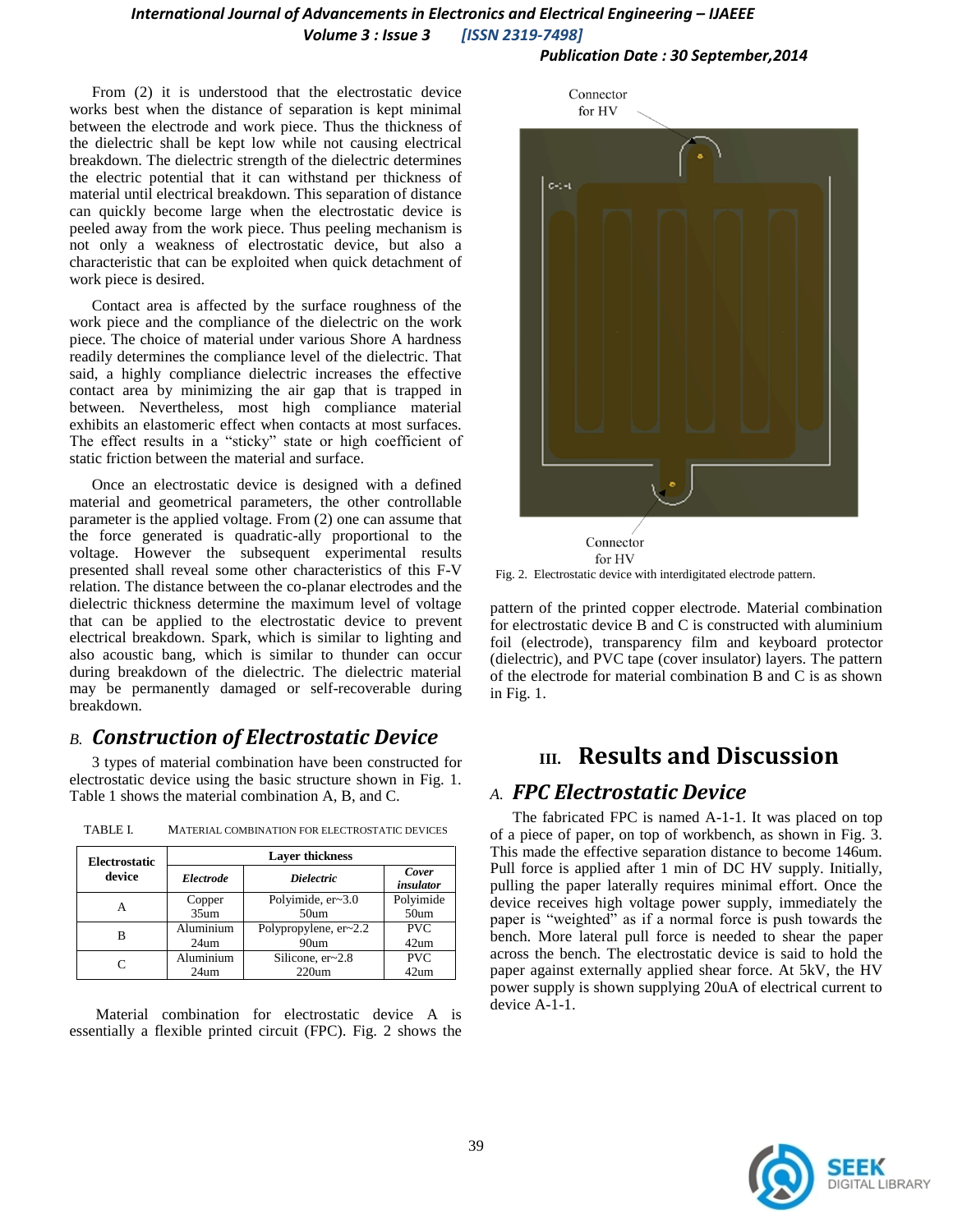#### *International Journal of Advancements in Electronics and Electrical Engineering – IJAEEE Volume 3 : Issue 3 [ISSN 2319-7498]*



Fig. 7. Measured holding force for electrostatic devices B and C actuated on ceramic surface. The electrical breakdown are as shown. ceramic surface. The electrical breakdown are as shown.

The holding force is evaluated at different voltage level. The result is shown in Fig. 4 along with theoretical prediction using (2). Then a coefficient of 0.08 is added into (2) to obtain the fit depicted, which matches the experiment results quite well. This coefficient is to adjust the effect of modification of relative permittivity for additional paper, and also other factors such as coefficient of friction, surface roughness, and angle of pull, etc. into (2). The result also shows saturation of holding force at higher level of applied HV, which is not described by (2). The force output to device mass ratio is quite high, since A-1-1 weighs about 1.5N and is able to output 10X of holding force.

#### *B. Coplanar Electrostatic Device*

One usage of this electrostatic device using material combination B is shown in Fig. 5. Note that the wooden work piece depicted has a fairly rough surface and it is nonelectrically conductive. Once the static charges are imaged at the work piece, removing the HV power supply does not affect the attraction of opposite bound charges. However, removing the work piece from the electrostatic device is also simple.



Fig. 4. A-1-1on Paper and Bench surface.

*Publication Date : 30 September,2014*



Fig. 5. Electrostatic device holding a wooden work piece, even after HV supply has been removed.

Tilting the vertical axis to beyond certain degree can readily "peel off" the work piece from the electrostatic device. This mechanism to easily attach and detach work piece is an advantage of electrostatic adhesion technique.

Qualitative results showing the electrostatic device on Ceramic surface is shown in Fig. 6. Next the electrostatic devices are also tested against Glass surface, shown in Fig. 7. The coplanar electrodes for both devices are 7 inch length and 4 inch wide. The measured holding force is an indication of applicable payload of a work piece for these electrostatic devices. Results show a quadratic relation between holding force and applied HV within the 2kV range. Beyond 2kV voltage level, the force tends to increase and saturate towards 20kV. This is not readily modelled in (2), and requires further investigation.

Finally the terminals of electrostatic device B and C are



Fig. 6. Measured holding force for electrostatic devices B and C actuated on ceramic surface. The electrical breakdown are as shown.

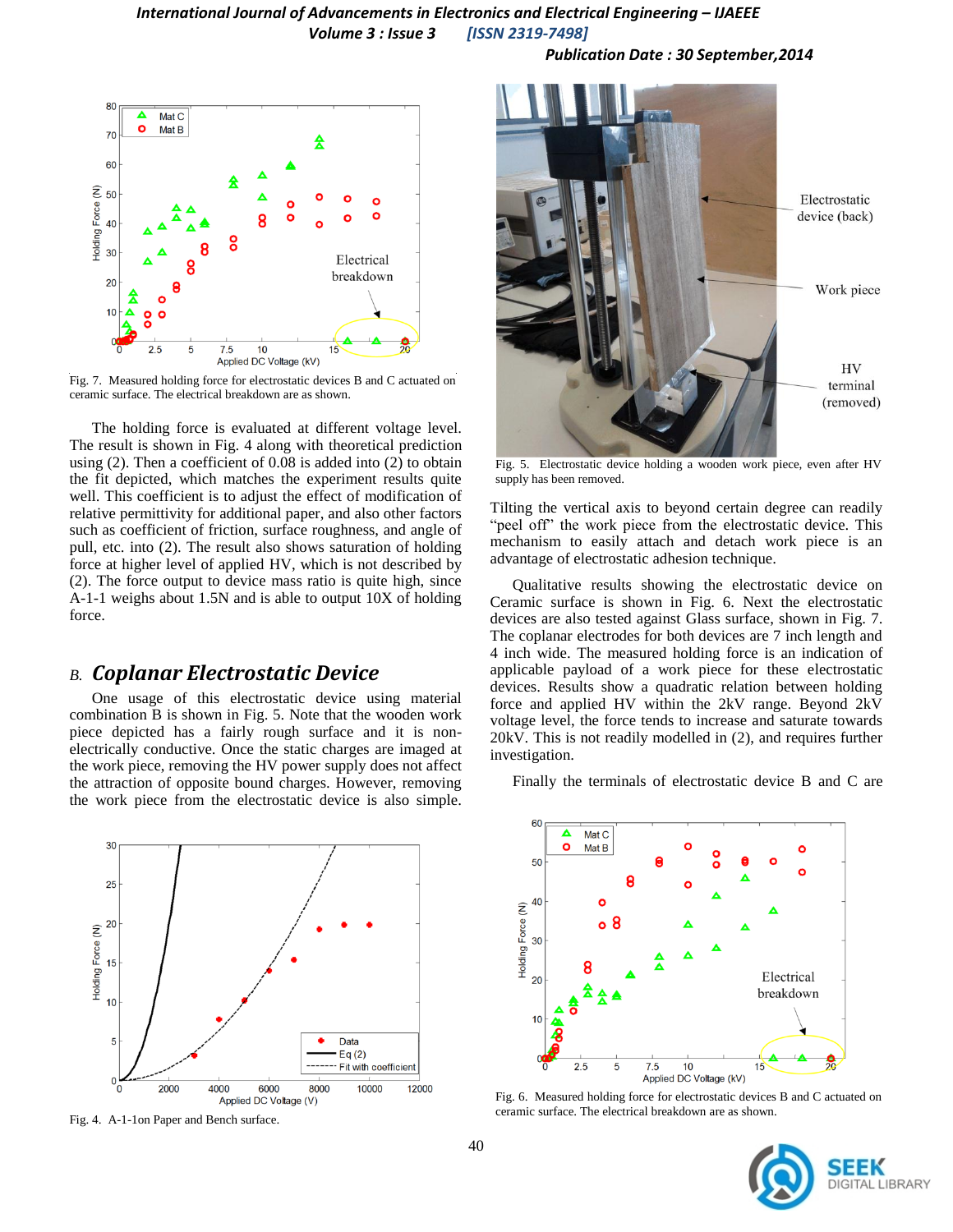#### *Publication Date : 30 September,2014*

isolated and actuated with polarised HV. The device is being supplied from  $-20kV$  to  $+20kV$  with a single HV Output without the HV Return. Even without a return path to the HV power supply, the electrostatic device is able to generate electrostatic force to hold against work piece. The results are shown in Fig. 8. It is interesting to see that positive and negative polarity yields similar level of output holding force, as if vertical mirror line existed at 0V. This result is important in the sense that in nature, static charges do not discriminate the charge polarity for object adherence. It is the magnitude of voltage level that controls the electrostatic force. Also evident from the result is the saturation nature of  $F - V$  relation at higher voltage levels. Again this is not readily modelled in (2) and requires further investigation.

## **IV. Conclusion**

Qualitative investigation on electrostatic devices for material handling is presented. These thin film devices have generated useful level of attachment force against arbitrary work pieces. The grasp and release mechanism is simple to implement, time required for attachment is short, and consumption of electrical current is low. It also works on nonconductive work piece with fairly rough surface. These confirmed advantages of electrostatic adhesion can be developed into industrial grippers. However, qualitative results have shown that only within a certain voltage level the *F* - *V* relation is quadratic as described by the parallel capacitor model. The saturation characteristic at higher voltage level requires further investigations.

#### *Acknowledgment*

The authors thank the Ministry of Higher Education, Malaysia - Exploratory Research Grant Scheme ERGS/1/2012/TK01/MUSM/03/1 for funding this research work.

#### *References*

- [1] P. M. Taylor, G. J. Monkman, and G. E. Taylor, "Electrostatic grippers" for fabric handling," in Proceedings of the 1988 IEEE International Conference on Robotics and Automation, Philadelphia, PA, pp. 431-433.
- [2] X. Q. Chen and M. Sarhadi, "Investigation of electrostatic force for robotic lay-up of composite fabrics," Mechatronics, vol. 2, pp. 363-373, Aug 1992.
- [3] G. J. Monkman, "Robot Grippers for Use With Fibrous Materials," The International Journal of Robotics Research, vol. 14, pp. 144-151, Apr 1995.
- [4] Z. Zhang, "Modeling and analysis of electrostatic force for robot handling of fabric materials," IEEE/ASME Transactions on Mechatronics, vol. 4, pp. 39-49, Mar 1999.
- [5] J. Jin, T. C. Yih, T. Higuchi, and J. U. Jeon, "Direct electrostatic levitation and propulsion of silicon wafer," IEEE Transactions on Industry Applications, vol. 34, pp. 975-984, Sep/Oct 1998.
- [6] K. Yatsuzuka, F. Hatakeyama, K. Asano, and S. Aonuma, "Fundamental characteristics of electrostatic wafer chuck with insulating sealant," IEEE Transactions on Industry Applications, vol. 36, pp. 510-516, Mar/Apr 2000.
- [7] K. Yatsuzuka, J.-i. Toukairin, K. Asano, and S. Aonuma, "Electrostatic chuck with a thin ceramic insulation layer for wafer holding," in Conference Record of the 2001 IEEE Industry Applications Conference, Chicago, IL, pp. 399-403.
- [8] K. Asano, F. Hatakeyama, and K. Yatsuzuka, "Fundamental study of an electrostatic chuck for silicon wafer handling," IEEE Transactions on Industry Applications, vol. 38, pp. 840-845, May/Jun 2002.
- [9] E. van West, A. Yamamoto, and T. Higuchi, "Manipulation of Thin Objects Using Levitation Techniques, Tilt Control, and Haptics," IEEE Transactions on Automation Science and Engineering, vol. 7, pp. 451- 462, Jul 2010.



Fig. 8. Measured holding force for electrostatic devices B and C actuated on glass surface. HV supply is polarized and non-returned.